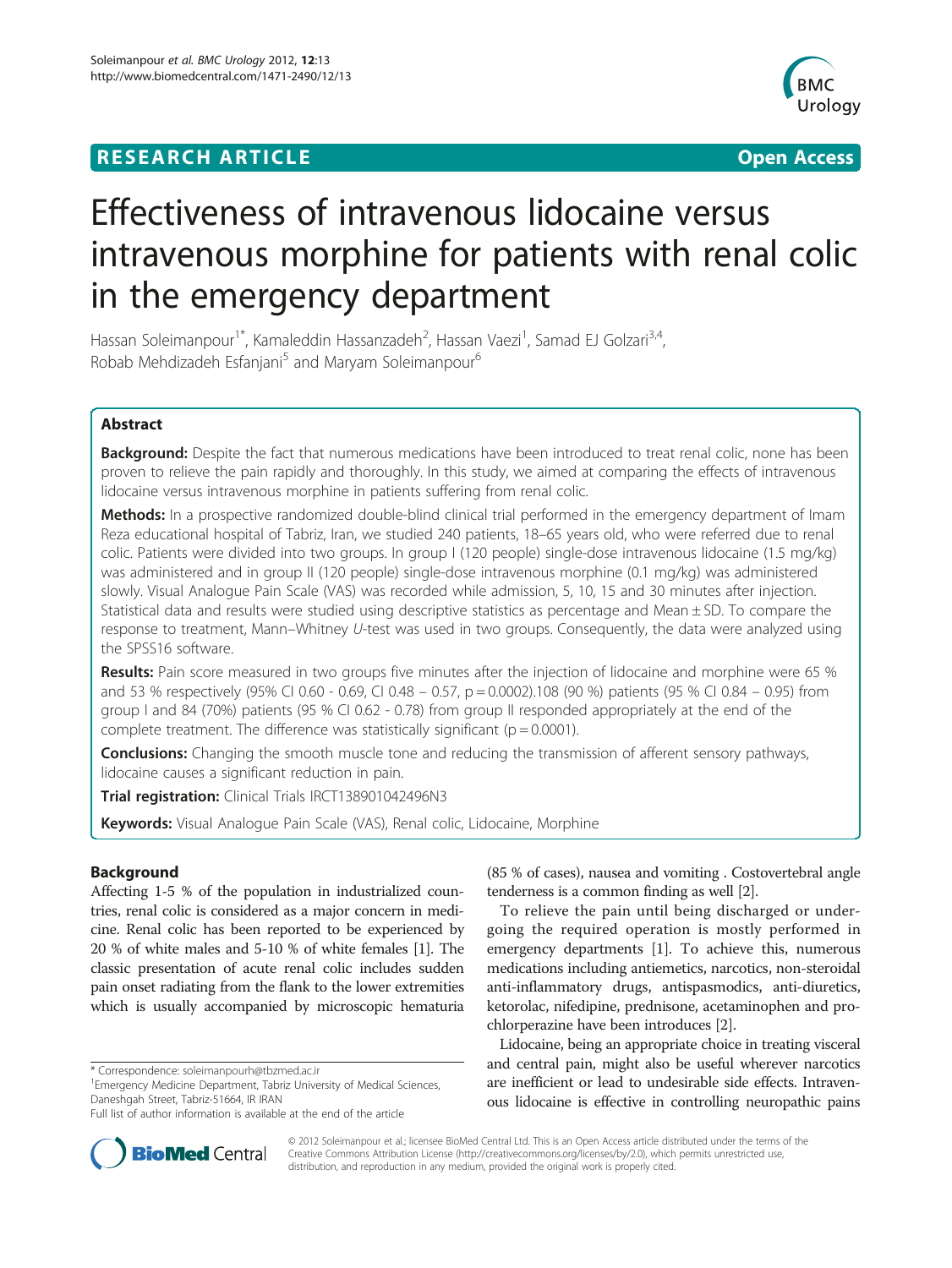such as: diabetic neuropathy, post-operative pain, postherpetic pain, headaches and neurological malignancies [[3,4](#page-4-0)]. Therefore we aimed at investigating and reviewing the analgesic effects of intravenous lidocaine compared with intravenous morphine in patients with renal colic.

### Methods

To perform a prospective randomized double-blind clinical trial we evaluated the sample size of 100 people for each group. This study was approved by Ethics Committee of "Tabriz University of Medical Sciences". The trial was registered in "IRCT". Additionally, all aspects of the present study plan were explained to patients and written informed consents were obtained consequently.

Considering pain incidence ratios of 29.3 % and 12 % for the control and intervention groups respectively, confidence interval of 0.05, power of 20 % and loss probability of 20 % throughout the follow-up period using the following formula, a sample size of 100 people were calculated

$$
N = 2(z1 - \alpha/2 * z\beta)2 * {P * (1 - P)}/(p1 - p2)2
$$
  
\n
$$
P = (p1 + p2)/2
$$
  
\n
$$
N = 86 + 15 \neq 100
$$

As the number of the patients with renal colic referring to the emergency department of Imam Reza Hospital is abundant [[5\]](#page-4-0), the sample size was considered as 120 people for both groups and a total number of 240.

Using the website of [www.randomization.com](http://www.randomization.com) 240 letters of A and B were evenly (120) produced and patients were allocated to one of the two groups of A (Group I) and B (Group II), in the order provided by the site.

Patients were evenly divided into two groups of I, receiving intravenous lidocaine  $(n = 120)$ , and II, receiving intravenous morphine  $(n = 120)$ . As previously mentioned the study was double-blind and the executive of the research project was unaware of the obtained figures using online software from [www.randomization.com.](http://www.randomization.com) Firstly, patients entering emergency department with complaint of flank pain were identified, interviewed and examined. Later, patients with pain radiating to genitalia and groin, nausea, vomiting, urinary irritation symptoms and tenderness in costovertebral angle were selected.

To provide the patients with required analgesia and to avoid any inconvenience regarding pain management, initial diagnosis was made based on clinical findings (unilateral abdominal pain radiating to the genitalia) associated with a positive urine analysis for hematuria. However diagnosis was later confirmed using Kidney, Ureter, and Bladder (KUB) radiographies and sonography studies. Since all patients experienced unilateral abdominal pain and their urine analyses were positive for hematuria, no further

diagnostic criteria for renal colic were set throughout the study [[1](#page-4-0)].

All patients aged 18 to 65 years, and did not have history of renal, hepatic or cardiac disease (Ischemic Heart Disease).

Patients with history of allergy to lidocaine and morphine, an inability or unwillingness to provide written informed consent and pregnant females were excluded from the study as well. Patients whose pain did not relieve using lidocaine or morphine were administered supplementary drugs. Then, method of drug administration, the reason for prescription and possible complications were explained to the patients and it was emphasized that using either lidocaine or morphine is safe.

After explaining method of treatment and obtaining informed written consent, 12 lead electrocardiograms were taken from all patients to make sure no history of heart diseases existed. Later, patients were monitored by an emergency medicine specialist throughout the procedure. Additionally patients were asked to identify the degree of their pain using Visual Analogue Pain Scale (VAS), zero represented painless and 10 was the worst experienced pain. Vital signs and other symptoms of patients including nausea, vomiting, dysuria, hematuria, and etc. were recorded. Firstly, all the enrolled patients received intravenous metoclopramide (0.15 mg/kg). Later, to reduce pain in patients suffering from renal colic in group I lidocaine solution (1.5 mg/kg) and in group II morphine solution (0.1 mg/kg) were administered intravenously slowly (Each syringe contained 10 mL of solution, either 10 mg of morphine or 200 mg of lidocaine %2 (1 mL = 20 mg)). The trial was considered accomplished when either the patient had a pain score of less than 3 for 30 minutes after the last analgesic dose or the 10 mL of solution in the syringe was used up.

As fluid therapy is not commonly used in our center to treat patients with renal colic and it is restored only for patients who are dehydrated or have sepsis, our patients received very little amount of fluid, (10 mL) administered only by injection [\[6](#page-4-0)].

#### Notice

All the processes of injection and filling in the questionnaires were performed by another person who was a specialist (not involved in research project) and blinded to the injected drug as well as the patients groupings. Patients were blinded to the injected medications as well. The doses required for the administered medication were calculated by another colleague. Hence; neither the patients nor the administrator were aware of the medications used.

Consequently, 5, 10, 15 and 30 minutes after injection, incidence of pain in patients was recorded based on Visual Analog Scale (VAS). Statistical data and results were expressed using descriptive statistics as percentage and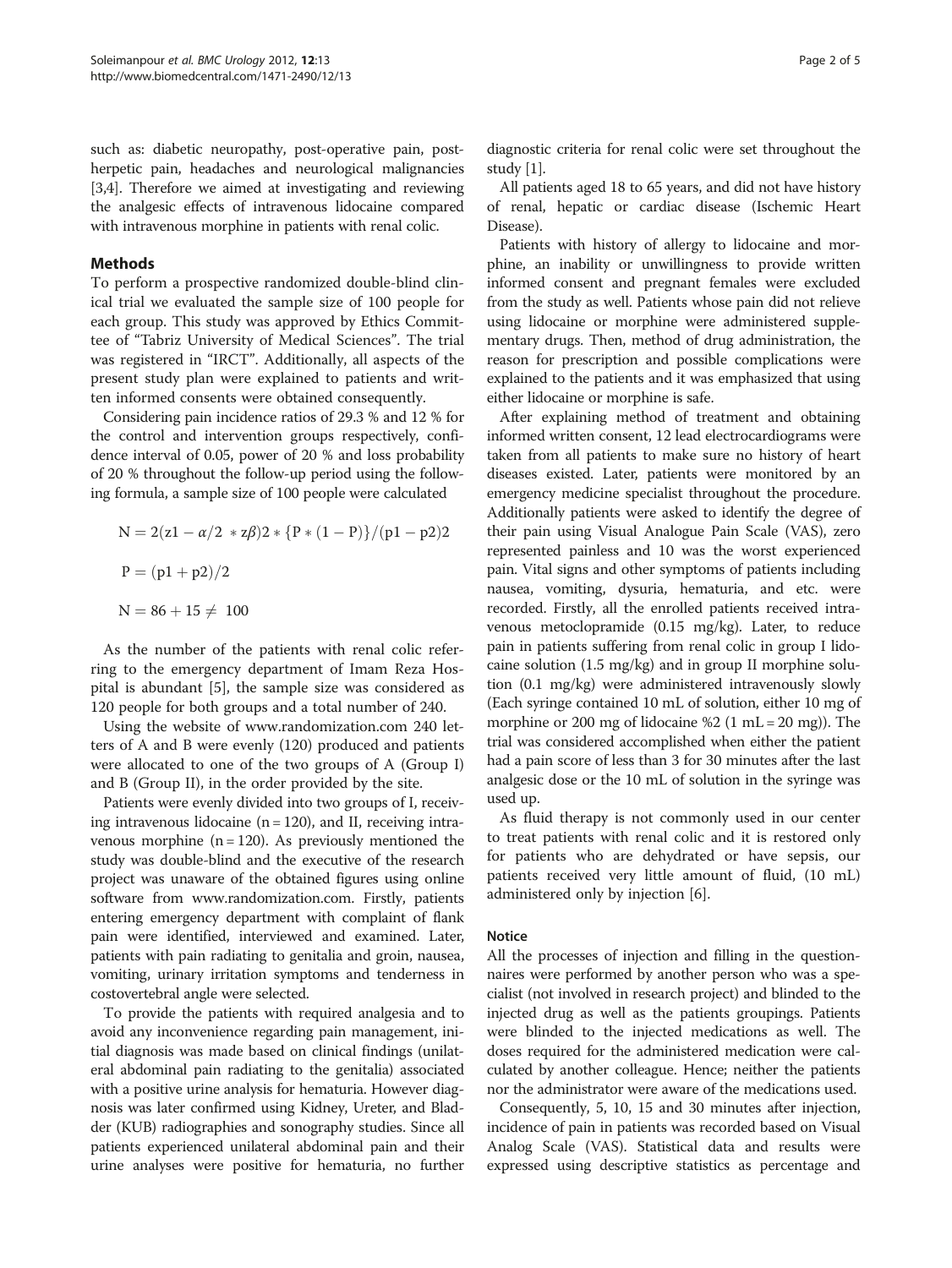Mean  $\pm$  SD. To compare the response to treatment, statistical Mann–Whitney U-test was performed in two groups. Kolmogroff Smirnov test was used for normality of variables and QQ plot test was used in cases of necessity. The data were analyzed using the SPSS16 software.

#### Results

Eighty six patients of studied samples were male and thirty four were female in group I. In group II, ninety patients were male and thirty were female. There was no statistically significant difference between them regarding gender distribution ( $p = 0.559$ ) (Table 1).

Mean ages of the patients were  $35.23 \pm 12.37$  years and  $37.71 \pm 11.08$  years in group I and II respectively. The differences was not statistically significant  $(p = 0.104)$  (Table 1).

There was no statistically significant difference between mean patient pain scores before drug administration of two groups ( $p = 0.365$ ). Pain relief in lidocaine group was statistically significant compared to the morphine group (p = 0.0001) (Table 2).

108 patients (90 %) in group I responded to lidocaine successfully whereas in group II, 84 patients (70 %) responded properly to morphine, at the end of the study it was demonstrated that there were more considerable respond and pain relief in lidocaine group which was statistically significant ( $p = 0.0001$ ).

In the present study, patients were also evaluated regarding having history of kidney stone, renal colic as (with a history of referring to the hospital or recurrent stone, and first referral-first stone), side effects (all recorded side effects in both groups were mild and temporary), stone side and hydronephrosis (Tables 1[,3\)](#page-3-0).

#### **Discussion**

Since renal colic pain caused by urinary stones is severe and sudden, an appropriate treatment is of great necessity. Narcotics have been considered as main treatment

|  | Table 1 Demographics characteristics of both groups |  |  |  |
|--|-----------------------------------------------------|--|--|--|
|--|-----------------------------------------------------|--|--|--|

|                          |                                | Group I         | Group II           | P-value |
|--------------------------|--------------------------------|-----------------|--------------------|---------|
| Sex                      | Male                           | 71.7 %          | 28.3 %             | 0.559   |
|                          | Female                         | 75 %            | 25 %               |         |
| age                      |                                | $35.23 + 12.37$ | $.37.71 \pm 11.08$ | 0.104   |
| Hydronephrosis           | left kidney                    | 52 (43.3 %)     | 52 (43.3 %)        | 0.684   |
|                          | right kidney                   | 57 (47.5 %)     | 53 (44.2 %)        |         |
|                          | did not have<br>hydronephrosis | 11 (9.2 %)      | 15 (12.5 %)        |         |
| history of kidney        | Recurrent Stone                | 49 (41.2 %)     | 64 (53.3 %)        | 0.06    |
| stone and renal<br>colic | <b>First Stone</b>             | 70 (58.8 %)     | 56 (46.7 %)        |         |
| Stone side               | right kidney                   | 60 (50 %)       | 57 (47.5 %)        | 0.698   |
|                          | left kidney                    | 60 (50 %)       | 63 (52.5 %)        |         |

Table 2 Comparison of the mean value of pain reduction between two groups

|                   | Group I         | <b>Group II</b> | P-value |
|-------------------|-----------------|-----------------|---------|
| primary VAS       | $9.65 \pm 0.88$ | $9.74 \pm 0.63$ | 0.365   |
| VAS <sub>5</sub>  | $3.18 + 2.27$   | $4.45 + 2.16$   | 0.0001  |
| $VAS_{10}$        | $1.83 + 1.59$   | $7.89 + 7.07$   | 0.0001  |
| $VAS_{15}$        | $1.37 + 1.32$   | $2.55 + 1.52$   | 0.0001  |
| VAS <sub>30</sub> | $1.13 \pm 1.15$ | $2.23 + 1.57$   | 0.0001  |

of renal colic for years; they relieve pain with central effects on narcotic receptors. Although narcotics have adequate effects, there is possibility of their being misused, excessive drowsiness, and other central nervous system and gastrointestinal complications [[7\]](#page-4-0).

Recently, the benefits of non-steroidal anti-inflammatory drugs (NSAIDS) in renal colic have been reported suggesting them to be more effective compared to narcotic analgesics [\[8,9](#page-4-0)].

Renal colic pain is caused by endopelvic pressure and ureteral obstruction. Increase in renal blood flow following obstruction increases urine and endopelvic and ureter pressure. Prostaglandins cause increase in renal blood follow and smooth muscle spasm [\[10\]](#page-4-0).

Nonsteroidal anti-inflammatory drugs, inhibiting cyclooxygenase enzyme, relieve colic pain. Their pain relief mechanism however differentiates them from narcotic analgesics. NSAIDs can relieve pain locally and centrally inhibiting prostaglandin synthesis [\[11](#page-4-0)].

In spite of the beneficial effects of nonsteroidal anti-inflammatory drugs on pain, NSAIDs can reduce renal blood flow and ureter pressure in acute ureteral obstruction [\[12](#page-4-0)].

Therefore, because in our country (Iran), intravenous nonsteroidal anti-inflammatory drugs are not available, we thought of an alternative intravenous drug, i.e. lidocaine, whose analgesic effects on various pains (postoperative, cancer and etc.) have been proven [\[3](#page-4-0)].

Being an amino amide local anesthetic, Lidocaine blocks the voltage dependant sodium channels and impulses in axons [\[13](#page-4-0)]. Lidocaine is a relatively safe medication, if used in low doses. Allergy to this drug however would increase the risk of cardiac arrhythmia and dyspnea in rare cases. Most side effects are related to its cumulative effects including: perioral numbness, dizziness, confusion, feeling hangover, and impaired speech [[3\]](#page-4-0).

Lidocaine is an effective and cheap drug with few side effects including dizziness, nausea and constipation. Prevalence of these complications however is less with lidocaine compared to narcotics and other analgesics [[14](#page-4-0)].

On the other hand, side effects of lidocaine are predictable with a wide range of confidence. Due to the low half life, toxicity symptoms of lidocaine are transient and rapidly reversible. Based on the results of Rebecca Ferrini's study on 100 patients, in most patients having received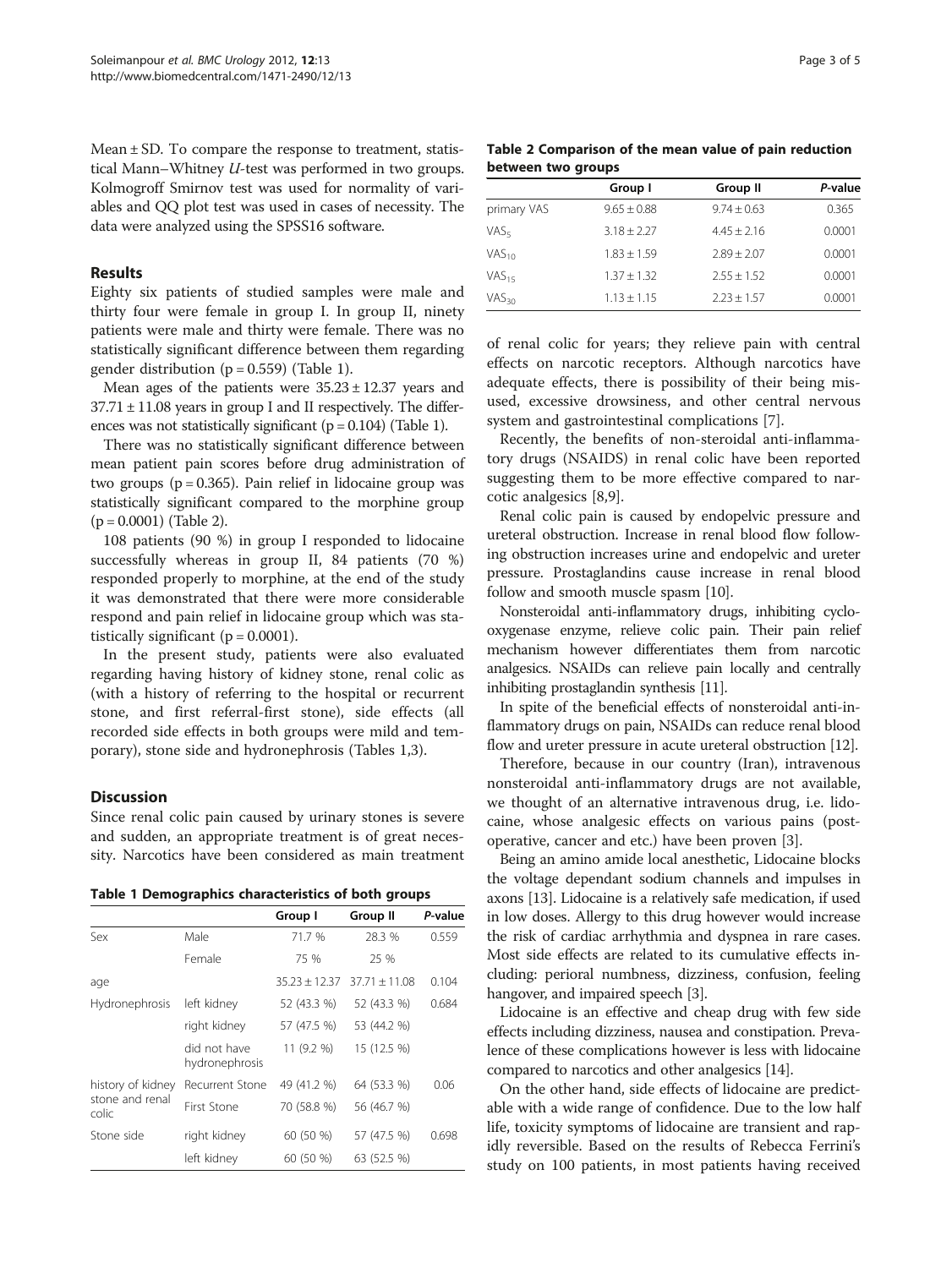<span id="page-3-0"></span>Table 3 Percentage of patients reporting side effects

| Group I  | perioral numbness   | $3(2.5\%)$   |
|----------|---------------------|--------------|
|          | transient dizziness | 10 (8.3 %)   |
|          | dysrathria          | 2(1.7%)      |
|          | Without side effect | 105 (87.5 %) |
| Group II | hypotension         | 3(2.5%       |
|          | vertigo             | 2(1.7%)      |
|          | nausea              | $9(7.5\%)$   |
|          | vomiting            | $2(1.6\%)$   |
|          | Without side effect | 104 (86.7 %) |

narcotics infusion of intravenous lidocaine was effective when the pain was central or visceral, and even when narcotics were not effective or accompanied unwanted and unacceptable complications, intravenous lidocaine could be useful [[3\]](#page-4-0).

In the study of Nicky Forov et al. on a pregnant woman with resistant renal colic, subcutaneous paravertebral nerve block was performed using lidocaine, in this study patient's pain relieved considerably [[15](#page-4-0)]. In our other case series study, from 8 patients suffering from renal colic resistant to treatment (morphine and NSAIDS), intravenous lidocaine relieved the pain in 7 patients significantly with no considerable complications [\[6\]](#page-4-0).

Other case studies have also been reported regarding using lidocaine in relieving pain in cancerous and renal colic patients. In a similar study carried out by Rebecca Ferrini et al. A single dose of lidocain was administered for reducing pain resistant to morphine in a patient suffering from primary neuroectodermal tumor. The patient had received other complementary medicines, in addition to morphine, such as: gabapentin, baclofen, amitriptyline, clonidine and clonazepam. Patient's pain however considerably relieved after using a single dose of lidocaine (1.5 mg/kg) [\[3\]](#page-4-0).

The only study which can be compared with ours regarding considerable pain reduction in short time is a study carried out by Mansuri Igochi et al. in which local injection of lidocaine in the most painful point was used in patients suffering from renal colic (control group received scopolamine). Considering response to treatment, lidocaine was more effective than scopolamine [[12](#page-4-0)].

Fortunately, in our study no serious or life threatening complications were observed in patients of lidocaine group, therefore our study is similar to the study of Rebecca Ferrini et al.

Lidocaine causes change in sympathetic smooth muscle tone through reducing the transmission of afferent sensory pathways. Intravenous lidocaine causes considerable reduction in pain and can be a suitable alternative for cases in which narcotics are ineffective or associated with undesirable complications [[16](#page-4-0)].

#### Conclusion

Our study is unique considering the fact that it is the first clinical trial study being carried out on using intravenous lidocaine in patients suffering from renal colic.

The results of our study revealed that although morphine is used in patients suffering from renal colic as a drug of choice, due to the rapid response of patients to lidocaine (considering time and reduction in pain intensity compared to morphine) it can be of great importance in patients with renal colic.

On the other hand, we should note that the complete response rate to lidocaine treatment was significantly higher compared to morphine which could be considered as a reason for lidocaine to be used as a drug of choice with high priority in patients with renal colic.

#### Abbreviations

VAS: Visual Analogue Pain Scale; NSAIDs: Non-steroidal anti-inflammatory drugs.

#### Competing interests

The authors declare that they have no competing interests.

#### Acknowledgements

The authors are grateful to all the health personnel and patients who participated in the study, in addition to the data collectors, supervisors and administrative staff of Emergency department of Imam Reza Hospital. Special thanks to Research Vice Chancellor Tabriz University of Medical Sciences for all the material and financial support in our study.

#### Author details

<sup>1</sup> Emergency Medicine Department, Tabriz University of Medical Sciences, Daneshgah Street, Tabriz-51664, IR IRAN. <sup>2</sup>Urology Department, Tabriz University of Medical Sciences, Daneshgah Street, Tabriz-51664, IR IRAN. <sup>3</sup>Medical Philosophy and History Research Center, Tabriz University of Medical Sciences, Daneshgah Street, Tabriz-51664, IR IRAN. <sup>4</sup>Students Research Committee, Tabriz University of Medical Sciences, Daneshgah Street, Tabriz-51664, IR IRAN. <sup>5</sup>Neurosciences Research Center, Tabriz University of Medical Sciences, Daneshgah Street, Tabriz-51664, IR IRAN. <sup>6</sup>Gastroenterology Research Center, Tabriz University of Medical Sciences, Daneshgah Street, Tabriz-51664, IR IRAN.

#### Authors' contributions

HS, KH and HV collected clinical data, reviewed the literature on the topic, and drafted the manuscript. SEJG, MS and RME participated in the design of the study and performed the statistical analysis. All of the authors were involved in patient management or the writing of the manuscript. All authors read and approved the final manuscript.

#### Authors' information

HS is Associate professor of Anesthesiology and Critical Care, Fellowship in Trauma Critical Care and CPR at the Department of Emergency Medicine, Tabriz University of Medical Sciences, Tabriz, Iran. He is also editorial board member of Emergency medicine journal (EGM) and Pakistan Journal of Biological Sciences (PJBS). KH is Associate professor of Urology at the Department of Urology, Tabriz University of Medical Sciences, Tabriz, Iran. HV and SEJG are residents of Emergency Medicine and Anesthesiology at the Department of Emergency Medicine and Anesthesiology depapartment, Tabriz University of Medical Sciences, Tabriz, Iran, respectively. RME is member of Neurosciences Research Center, Tabriz University of Medical Sciences, Tabriz, Iran. MS is member of Gastroenterology Research Centre, Tabriz University of Medical Sciences, Tabriz, Iran.

#### Received: 10 December 2011 Accepted: 4 May 2012 Published: 4 May 2012